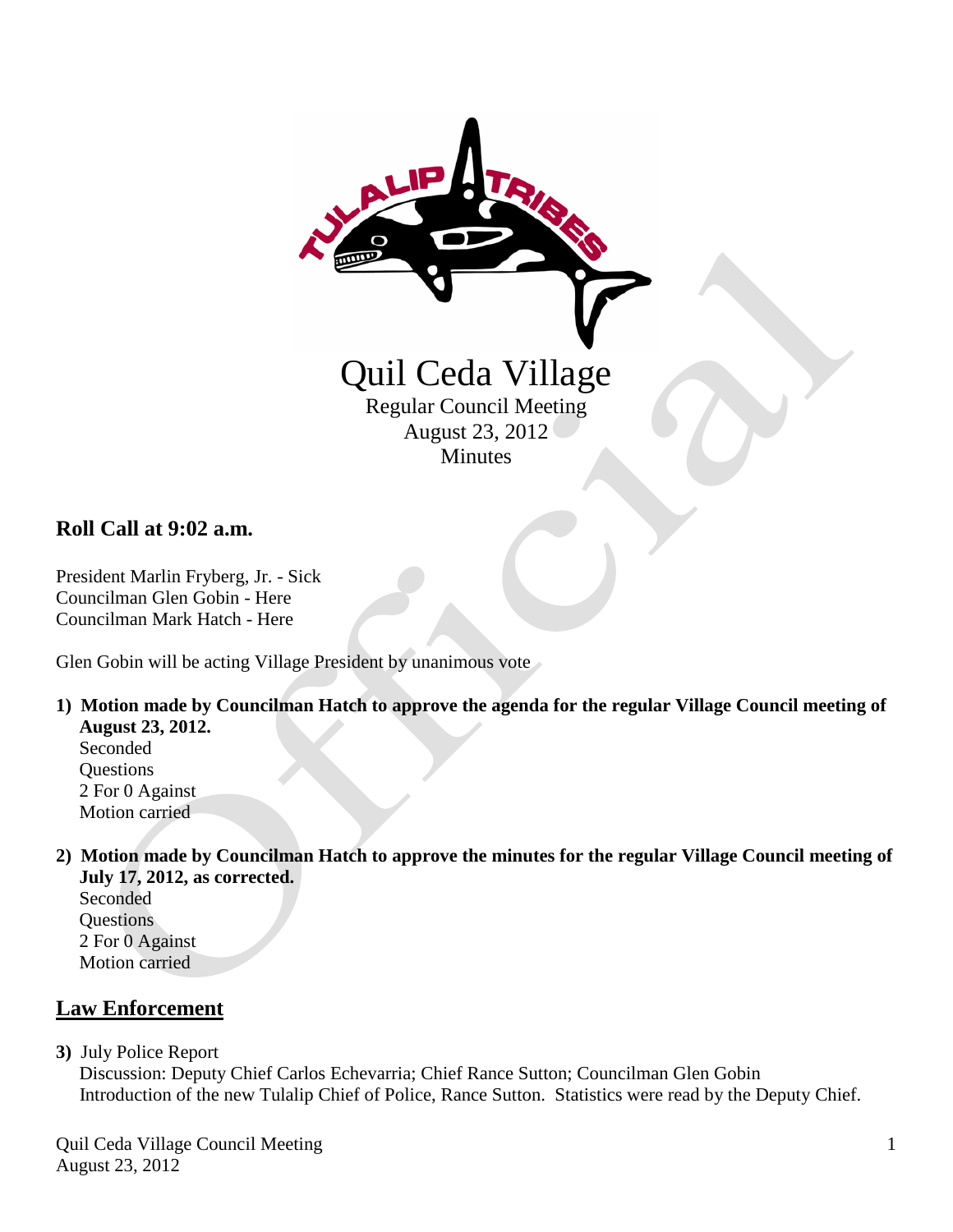Transient and homeless encampments have moved into some new areas along I-5 on the reservation. It could be between 50-75 people moving about the area. These are not Tulalip Tribal Members but maybe other Natives. Quil Ceda Village should post signs regarding entering the reservation and no vagrancy is allowed along with being subject to all the laws of Tulalip Tribes. Law Enforcement is working to deter the activity. Car thefts are decreasing due to the pro-active approach by local law enforcement. Walmart has stopped overnight camping within their parking lot which is pushing those RV's to the Tulalip Resort general parking areas. The Council will talk with the Casino General Manager. The re-channelization at the south of 34<sup>th</sup> is making a positive difference. It is not completed but staff will have statistics next month.

## **Finance**

**4)** July Month End Budget Reports

 Discussion: Sarah Johnson; Mel Sheldon; Councilman Gobin; Carrie Fryberg; Councilman Hatch; Martin Napeahi; Carrie Fryberg; Deb Parker; Nina Reece

 Broadband is doing better than initial projections. Most of the departments are very close to budgets. The KIOSK project is just starting. President is asking for a closed session at the end of the meeting to discuss the fueling stations. Revenue is being monitored at both stores is due to the new initiative that took effect June 1. Customers are still shopping and trying to get used to the new pricing. Tulalip stores include the state tax on the shelf price where many stores only give the base price without the taxes and fees. The budget may need to be re-adjusted to reflect the current trend. Council would like to compare inventory, sales and transaction reports from last year to this year. Staff does price comparisons within the local area. Industry standards are approximately 1% which includes shoplifting, human error, etc.

## **General Manager Contracts**

**5)** This contract is an FYI - Materials Testing & Consulting, Inc.; 116<sup>th</sup> Street Kiosk Expansion; \$10,915.00

# **Tulalip Data Services**

**6) Motion made by Councilman Mark Hatch to approve Resolution No. 2012-014 authorizing the Council President to sign a purchase and installation contract with K & R Indoor Air Quality for an amount not to exceed \$146,984.00.**

Seconded

 Questions: Why does it say preferred vendor? This went out to bid with two responsive bidders. This is a TERO Certified Native American Owned Business and was the lowest bidder.

 0 For 2 Against Motion fails

 **Motion made by Councilman Mark Hatch to approve Resolution No. 2012-014 authorizing the Council President to sign a purchase and installation contract with K & R Indoor Air Quality for an amount not to exceed \$146,984.00 as amended.**

 Seconded **Ouestions**  2 For 0 Against Motion carried